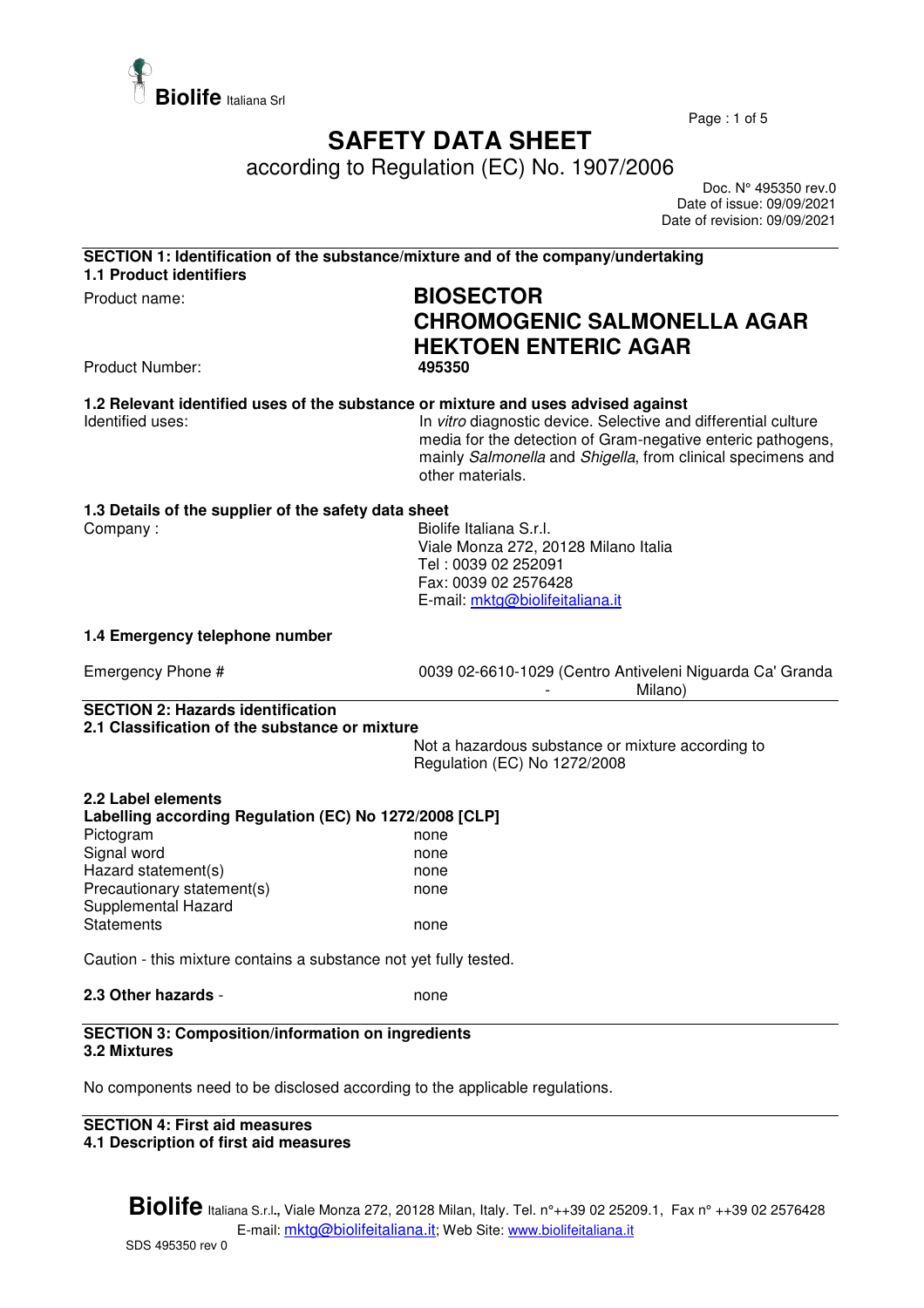

|                                                                                                                                                         | Page: 2 of 5                                                                                                                    |  |  |
|---------------------------------------------------------------------------------------------------------------------------------------------------------|---------------------------------------------------------------------------------------------------------------------------------|--|--|
| If inhaled                                                                                                                                              | Not applicable                                                                                                                  |  |  |
| In case of skin contact                                                                                                                                 | Wash off with soap and plenty of water.                                                                                         |  |  |
| In case of eye contact                                                                                                                                  | Rinse thoroughly with plenty of water for at least 15 minutes.                                                                  |  |  |
| If swallowed                                                                                                                                            | Never give anything by mouth to an unconscious person.<br>Rinse mouth with water.                                               |  |  |
| 4.2 Most important symptoms and effects, both acute and delayed                                                                                         | To the best of our knowledge, the chemical, physical, and<br>toxicological properties have not been thoroughly<br>investigated. |  |  |
| 4.3 Indication of any immediate medical attention and special treatment needed                                                                          | no data available                                                                                                               |  |  |
| <b>SECTION 5: Fire fighting measures</b>                                                                                                                |                                                                                                                                 |  |  |
| 5.1 Extinguishing media                                                                                                                                 |                                                                                                                                 |  |  |
| Suitable extinguishing media                                                                                                                            | Use water spray, alcohol-resistant foam, dry chemical or<br>carbon dioxide.                                                     |  |  |
| 5.2 Special hazards arising from the substance or mixture                                                                                               |                                                                                                                                 |  |  |
|                                                                                                                                                         | Carbon oxides                                                                                                                   |  |  |
| 5.3 Advice for fire-fighters                                                                                                                            | Wear self contained breathing apparatus for fire fighting if<br>necessary.                                                      |  |  |
| 5.4 Further information                                                                                                                                 | no data available                                                                                                               |  |  |
| <b>SECTION 6: Accidental release measures</b><br>6.1 Personal precautions, protective equipment and emergency procedures<br>Prevent container breakage. |                                                                                                                                 |  |  |
| <b>6.2 Environmental precautions</b>                                                                                                                    | Do not let product enter drains.                                                                                                |  |  |
| 6.3 Methods and materials for containment and cleaning up                                                                                               | Sweep up and shovel. Keep in suitable, closed containers for<br>disposal.                                                       |  |  |
| 6.4 Reference to other sections                                                                                                                         | For disposal see section 13.                                                                                                    |  |  |
| <b>SECTION 7: Handling and storage</b>                                                                                                                  |                                                                                                                                 |  |  |
| 7.1 Precautions for safe handling                                                                                                                       | Handle in accordance with good laboratory practice.                                                                             |  |  |
|                                                                                                                                                         | 7.2 Conditions for safe storage, including any incompatibilities                                                                |  |  |
|                                                                                                                                                         | Store in cool place. Keep container tightly closed. For<br>storage refer to the temperature indicated on the label.             |  |  |
| 7.3 Specific end use(s)                                                                                                                                 | Apart from the uses mentioned in section 1.2 no other<br>specific uses are stipulated                                           |  |  |
| <b>SECTION 8: Exposure controls/personal protection</b>                                                                                                 |                                                                                                                                 |  |  |

**8.1 Control parameters** 

**Components with workplace control parameters** 

It doesn't contain substances with occupational exposure limit value.

**Biolife** Italiana S.r.l**.,** Viale Monza 272, 20128 Milan, Italy. Tel. n°++39 02 25209.1, Fax n° ++39 02 2576428 E-mail: mktg@biolifeitaliana.it; Web Site: www.biolifeitaliana.it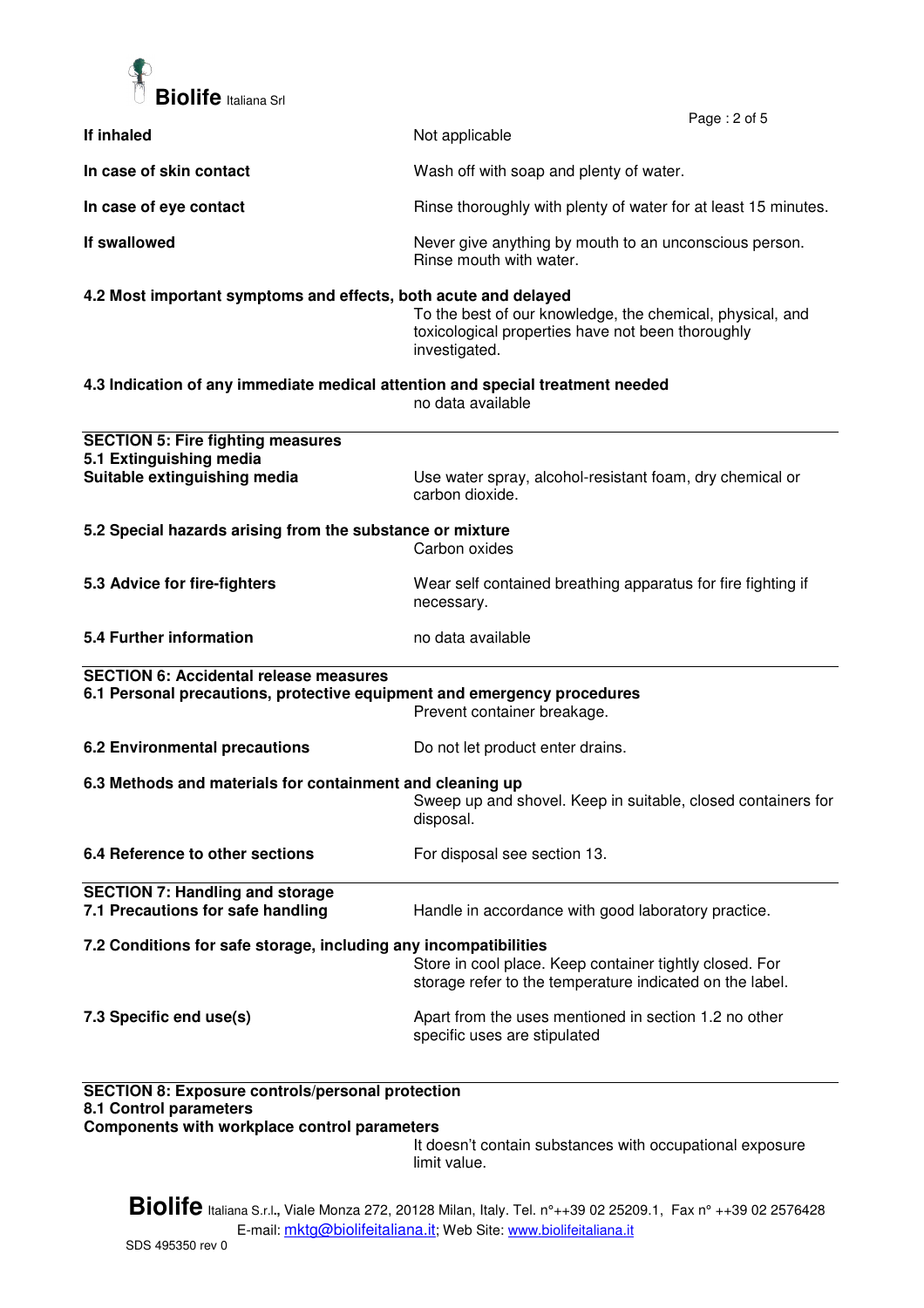

Page : 3 of 5

| 8.2 Exposure controls<br>Appropriate engineering controls   | Handle in accordance with good industrial hygiene                                                                                                                                                            |
|-------------------------------------------------------------|--------------------------------------------------------------------------------------------------------------------------------------------------------------------------------------------------------------|
| Personal protective equipment<br><b>Eye/face protection</b> | Use equipment for eye protection tested and approved under<br>appropriate government standards such as NIOSH (US) or<br>EN 166(EU).                                                                          |
| <b>Skin protection</b>                                      | Handle with gloves. Gloves must be inspected prior to use.<br>Use proper glove removal technique (without touching<br>glove's outer surface) to avoid skin contact with this product.<br>Wash and dry hands. |
| <b>Body Protection</b>                                      | The type of protective equipment must be selected according<br>to the concentration and amount of the dangerous substance<br>at the specific workplace.                                                      |
| <b>Respiratory protection</b>                               | Respiratory protection is not required.                                                                                                                                                                      |
| Control of environmental exposure                           | Do not let product enter drains.                                                                                                                                                                             |

## **SECTION 9: Physical and chemical properties**

**9.1 Information on basic physical and chemical properties** 

| 9. Thromation on basic physical and chemical properties |                   |
|---------------------------------------------------------|-------------------|
| a) Appearance Form:                                     | solid             |
| Colour:                                                 | no data available |
| b) Odour                                                | no data available |
| c) Odour Threshold                                      | no data available |
| d) pH                                                   | no data available |
| e) Melting point/freezing                               |                   |
| point                                                   | no data available |
| f) Initial boiling point and                            |                   |
| boiling range                                           | no data available |
| g) Flash point                                          | no data available |
| h) Evaporation rate                                     | no data available |
| i) Flammability (solid, gas)                            | no data available |
| j) Upper/lower                                          |                   |
| flammability or                                         |                   |
| explosive limits                                        | no data available |
| k) Vapour pressure                                      | no data available |
| I) Vapour density                                       | no data available |
| m) Relative density                                     | no data available |
| n) Water solubility                                     | no data available |
| o) Partition coefficient: n-octanol/                    |                   |
| water                                                   | no data available |
| p) Auto-ignition temperature                            | no data available |
| q) Decomposition temperature                            | no data available |
| r) Viscosity                                            | no data available |
| s) Explosive properties                                 | no data available |
| t) Oxidizing properties                                 | no data available |
| 9.2 Other safety information                            | no data available |
| <b>SECTION 10: Stability and reactivity</b>             |                   |
| <b>10.1 Reactivity</b>                                  | no data available |
| <b>10.2 Chemical stability</b>                          | no data available |

**Biolife** Italiana S.r.l**.,** Viale Monza 272, 20128 Milan, Italy. Tel. n°++39 02 25209.1, Fax n° ++39 02 2576428 E-mail: mktg@biolifeitaliana.it; Web Site: www.biolifeitaliana.it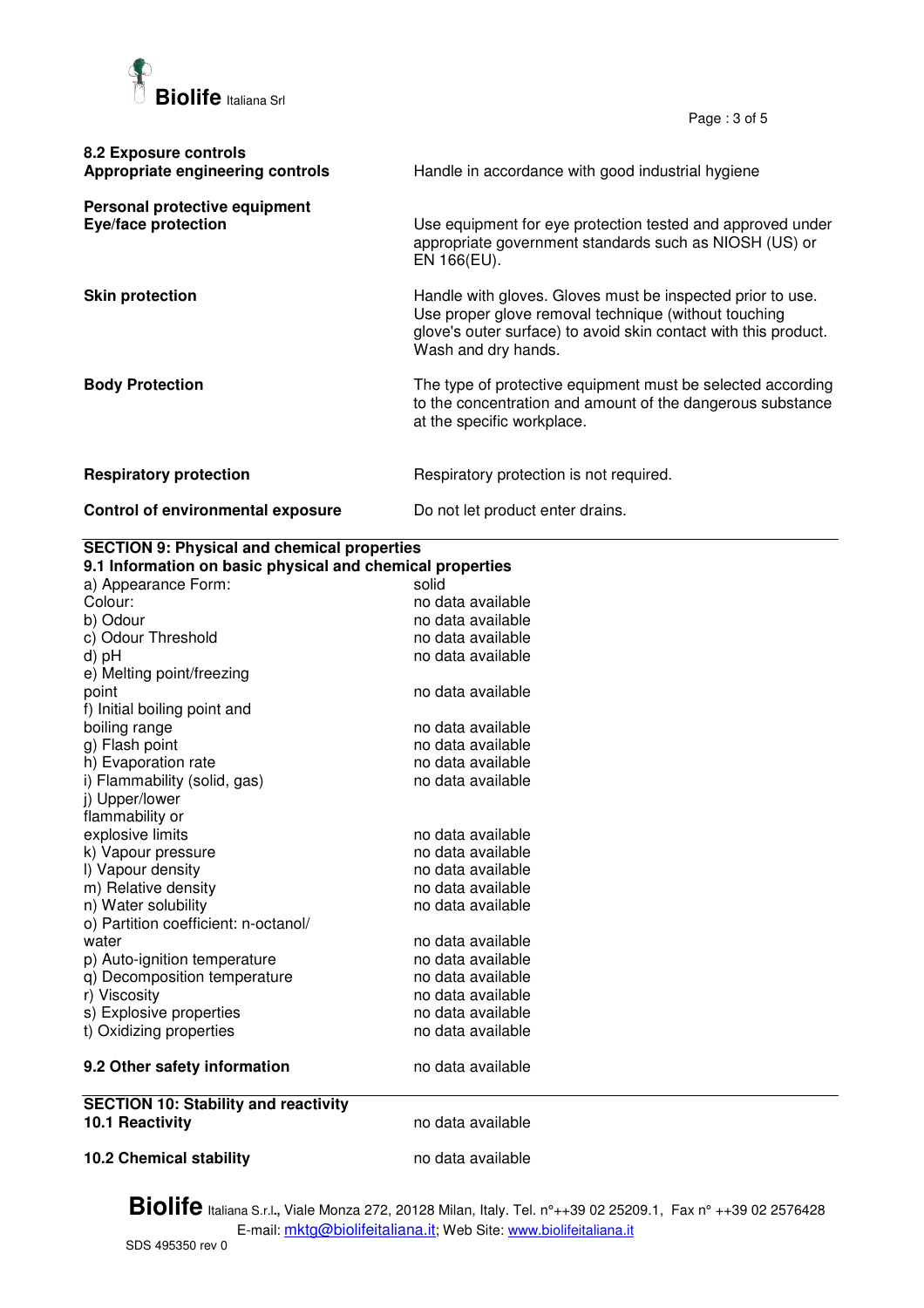

|                                                                                                                    | Page: 4 of 5                                                                                                                                                        |
|--------------------------------------------------------------------------------------------------------------------|---------------------------------------------------------------------------------------------------------------------------------------------------------------------|
| 10.3 Possibility of hazardous reactions                                                                            | no data available                                                                                                                                                   |
| 10.4 Conditions to avoid                                                                                           | no data available                                                                                                                                                   |
| 10.5 Incompatible materials                                                                                        | no data available                                                                                                                                                   |
| 10.6 Hazardous decomposition products                                                                              | Other decomposition products - no data available                                                                                                                    |
| <b>SECTION 11: Toxicological information</b><br>11.1 Information on toxicological effects<br><b>Acute toxicity</b> | no data available                                                                                                                                                   |
| <b>Skin corrosion/irritation</b>                                                                                   | no data available                                                                                                                                                   |
| Serious eye damage/eye irritation                                                                                  | no data available                                                                                                                                                   |
| Respiratory or skin sensitisation                                                                                  | no data available                                                                                                                                                   |
| Germ cell mutagenicity                                                                                             | no data available                                                                                                                                                   |
| Carcinogenicity                                                                                                    | IARC: No component of this product present at levels greater<br>than or equal to 0.1% is identified as probable, possible or<br>confirmed human carcinogen by IARC. |
| <b>Reproductive toxicity</b>                                                                                       | no data available                                                                                                                                                   |
| Specific target organ toxicity - single exposure                                                                   | no data available                                                                                                                                                   |
| Specific target organ toxicity - repeated exposure                                                                 |                                                                                                                                                                     |
|                                                                                                                    | no data available                                                                                                                                                   |
| <b>Aspiration hazard</b>                                                                                           | no data available                                                                                                                                                   |
| <b>Potential health effects</b><br><b>Inhalation</b>                                                               | no data available                                                                                                                                                   |
| Ingestion                                                                                                          | no data available                                                                                                                                                   |
| <b>Skin</b>                                                                                                        | no data available                                                                                                                                                   |
| <b>Eyes</b>                                                                                                        | no data available                                                                                                                                                   |
| <b>Signs and Symptoms of Exposure</b>                                                                              | To the best of our knowledge, the chemical, physical, and<br>toxicological properties have not been thoroughly<br>investigated.                                     |
| <b>Additional Information</b>                                                                                      | RTECS: no data available                                                                                                                                            |
| <b>SECTION 12: Ecological information</b><br><b>12.1 Toxicity</b>                                                  | no data available                                                                                                                                                   |
| 12.2 Persistence and degradability                                                                                 | no data available                                                                                                                                                   |
| 12.3 Bio accumulative potential                                                                                    | no data available                                                                                                                                                   |
| 12.4 Mobility in soil                                                                                              | no data available                                                                                                                                                   |

**Biolife** Italiana S.r.l**.,** Viale Monza 272, 20128 Milan, Italy. Tel. n°++39 02 25209.1, Fax n° ++39 02 2576428 E-mail: mktg@biolifeitaliana.it; Web Site: www.biolifeitaliana.it